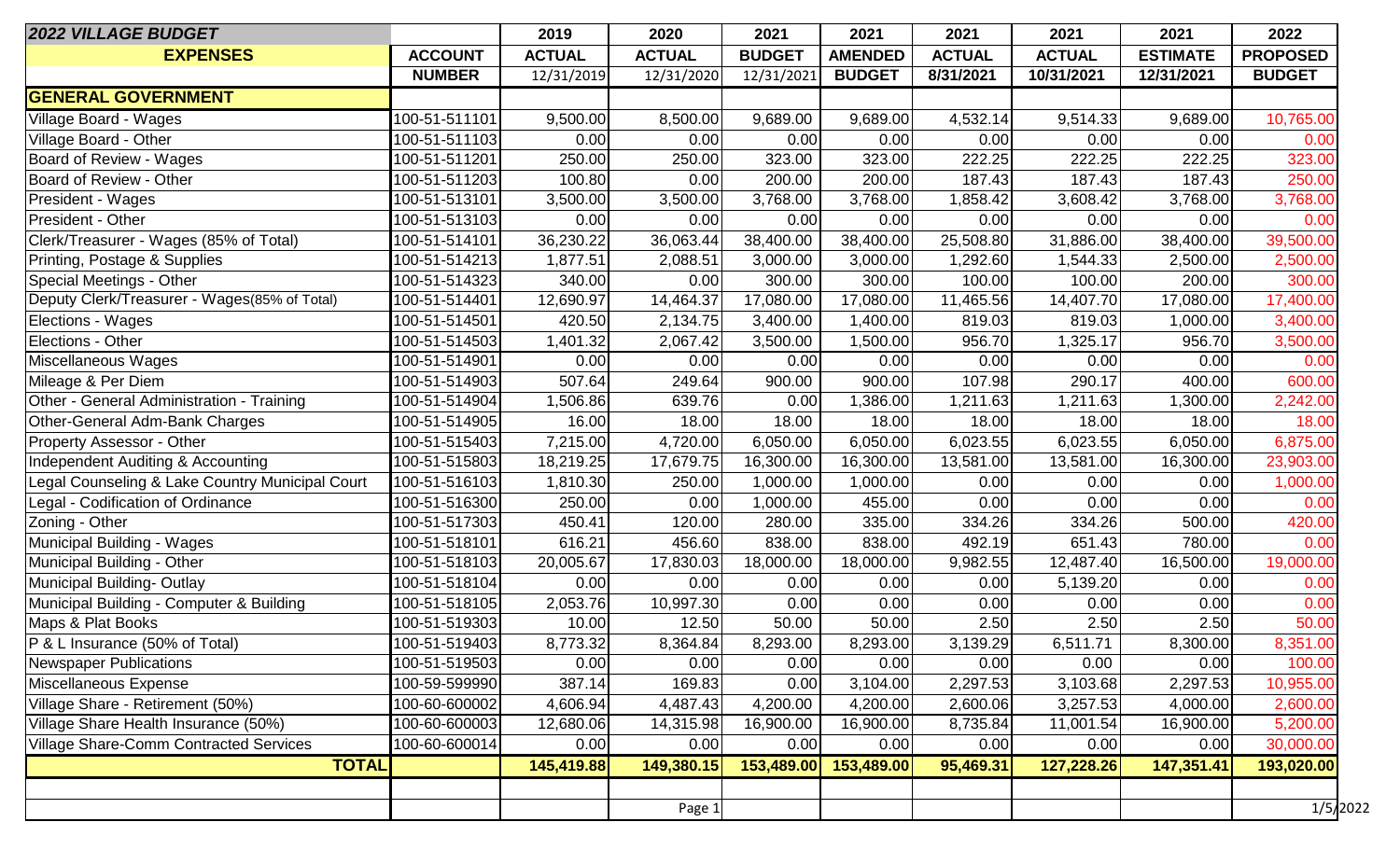|                                              |                | 2019          | 2020              | 2021          | 2021           | 2021          | 2021          | 2021            | 2022                 |
|----------------------------------------------|----------------|---------------|-------------------|---------------|----------------|---------------|---------------|-----------------|----------------------|
| <b>EXPENSES</b>                              | <b>ACCOUNT</b> | <b>ACTUAL</b> | <b>ACTUAL</b>     | <b>BUDGET</b> | <b>AMENDED</b> | <b>ACTUAL</b> | <b>ACTUAL</b> | <b>ESTIMATE</b> | <b>PROPOSED</b>      |
|                                              | <b>NUMBER</b>  |               |                   |               | <b>BUDGET</b>  | 8/31/2021     | 10/31/2021    | 12/31/2021      | <b>BUDGET</b>        |
| <b>PUBLIC SAFETY</b>                         |                |               |                   |               |                |               |               |                 |                      |
| <b>Fire Suppression - Wages</b>              | 100-52-522001  | 729.73        | 850.55            | 1,000.00      | 1,000.00       | 455.20        | 646.07        | 700.00          | 0.00                 |
| <b>Fire Suppression - Other</b>              | 100-52-522003  | 25,843.26     | 26,778.75         | 47,550.00     | 44,816.00      | 7,822.84      | 11,106.86     | 47,550.00       | 54,550.00            |
| <b>Fire Suppression - Outlay</b>             | 100-52-522004  | 67,876.00     | 0.00              | 0.00          | 0.00           | 100,000.00    | 195,407.25    | 100,000.00      | 0.00                 |
| Fire Suppression - Gas/Maintenance           | 100-52-522005  | 18,127.42     | 25,101.41         | 23,035.00     | 23,035.00      | 18,393.35     | 20,546.91     | 25,000.00       | 25,535.00            |
| <b>Fire Suppression- Safety Grants</b>       | 100-52-522007  | 0.00          | 0.00              | 11,439.00     | 14,173.00      | 14,172.57     | 14,172.57     | 14,172.57       | 2,500.00             |
| <b>Fire Suppression- Utilities</b>           | 100-52-522008  | 4,792.69      | 5,207.30          | 5,100.00      | 5,100.00       | 3,786.50      | 4,674.92      | 5,700.00        | 7,200.00             |
| Fire Suppression - P&L&WC Insurance Prem.    | 100-52-522009  | 8,593.35      | 9,292.98          | 7,348.00      | 7,348.00       | 4,364.42      | 7,234.57      | 7,348.00        | 9,000.00             |
| Fire Suppression- Fire Fighter & Officer Pay | 100-52-522011  | 17,118.00     | 18,024.00         | 20,000.00     | 20,000.00      | 0.00          | 0.00          | 20,000.00       | 23,683.00            |
| Warning System                               | 100-52-524300  | 0.00          | 0.00              | 500.00        | 500.00         | 0.00          | 0.00          | 0.00            | 0.00                 |
| <b>EMS District Outlay</b>                   | 100-52-524599  | 22,623.00     | 23,189.00         | 23,907.00     | 23,907.00      | 23,907.00     | 23,907.00     | 23,907.00       | 25,239.00            |
| <b>Building Inspector - Other</b>            | 100-52-523103  | 6,899.77      | 5,490.80          | 3,500.00      | 3,500.00       | 2,362.60      | 2,753.00      | 2,500.00        | 3,500.00             |
| <b>TOTAL</b>                                 |                | 172,603.22    | 113,934.79        | 143,379.00    | 143,379.00     | 175,264.48    | 280,449.15    | 246,877.57      | 151,207.00           |
|                                              |                |               |                   |               |                |               |               |                 |                      |
|                                              |                |               |                   |               |                |               |               |                 |                      |
|                                              |                |               |                   |               |                |               |               |                 |                      |
|                                              |                |               |                   |               |                |               |               |                 |                      |
|                                              |                |               |                   |               |                |               |               |                 |                      |
| <b>HEALTH &amp; SOCIAL SERVICES</b>          |                |               |                   |               |                |               |               |                 |                      |
| Pest & Animal Control                        | 100-54-543003  | 3,877.01      | 295.25            | 2,200.00      | 2,200.00       | 2,076.59      | 2,082.09      | 2,200.00        | 2,200.00             |
| <b>TOTAL</b>                                 |                | 3,877.01      | 295.25            | 2,200.00      | 2,200.00       | 2,076.59      | 2,082.09      | 2,200.00        | 2,200.00             |
|                                              |                |               |                   |               |                |               |               |                 |                      |
|                                              |                |               |                   |               |                |               |               |                 |                      |
|                                              |                |               |                   |               |                |               |               |                 |                      |
|                                              |                |               |                   |               |                |               |               |                 |                      |
|                                              |                |               |                   |               |                |               |               |                 |                      |
|                                              |                |               |                   |               |                |               |               |                 |                      |
|                                              |                |               |                   |               |                |               |               |                 |                      |
|                                              |                |               |                   |               |                |               |               |                 |                      |
|                                              |                |               |                   |               |                |               |               |                 |                      |
|                                              |                |               |                   |               |                |               |               |                 |                      |
|                                              |                |               |                   |               |                |               |               |                 |                      |
|                                              |                |               |                   |               |                |               |               |                 |                      |
|                                              |                |               |                   |               |                |               |               |                 |                      |
|                                              |                |               | <del>Page 2</del> |               |                |               |               |                 | <del>1/5/</del> 2022 |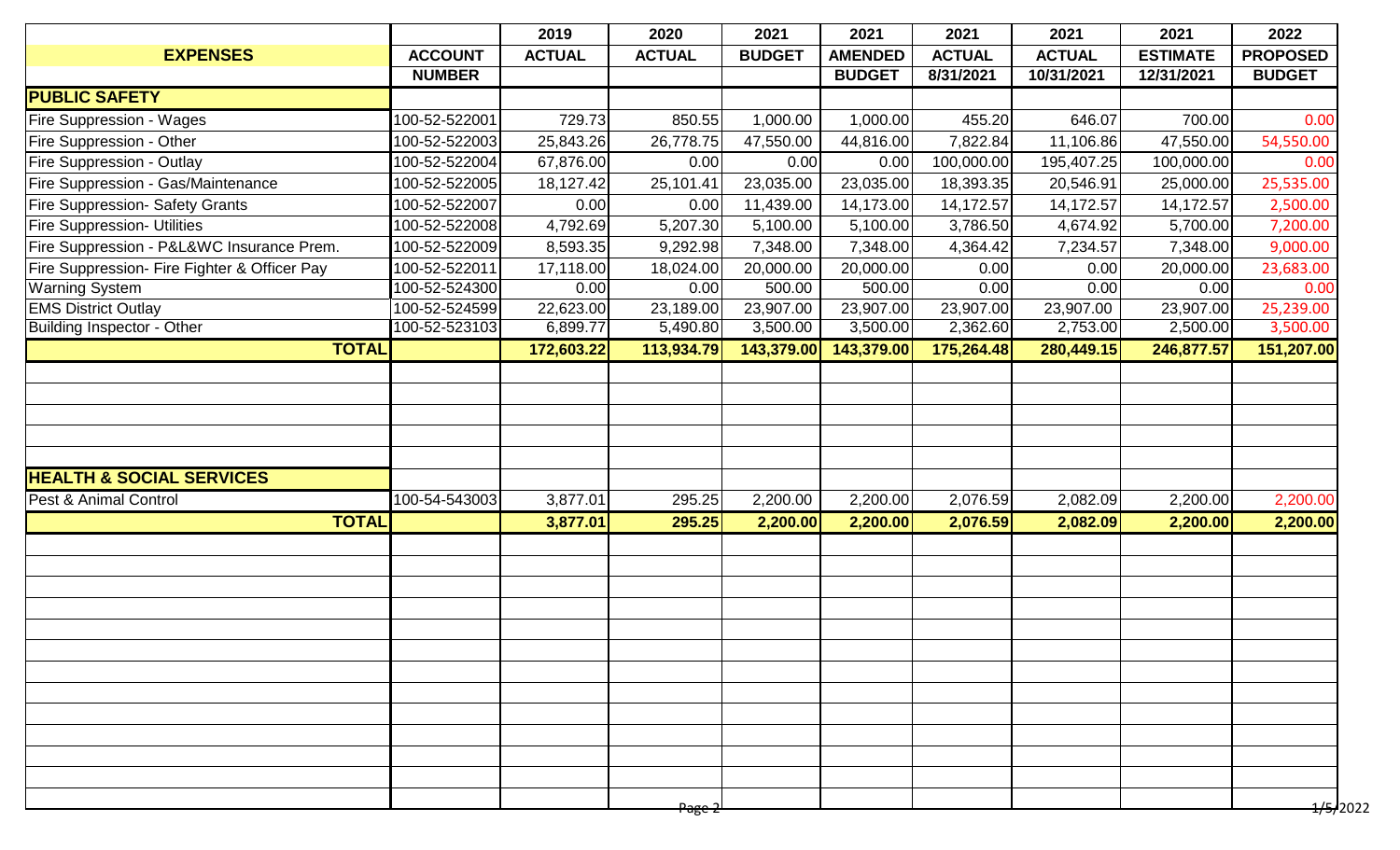|                                    |                | 2019          | 2020          | 2021          | 2021           | 2021          | 2021          | 2021            | 2022            |
|------------------------------------|----------------|---------------|---------------|---------------|----------------|---------------|---------------|-----------------|-----------------|
| <b>EXPENSES</b>                    | <b>ACCOUNT</b> | <b>ACTUAL</b> | <b>ACTUAL</b> | <b>BUDGET</b> | <b>AMENDED</b> | <b>ACTUAL</b> | <b>ACTUAL</b> | <b>ESTIMATE</b> | <b>PROPOSED</b> |
|                                    | <b>NUMBER</b>  |               |               |               | <b>BUDGET</b>  | 8/31/21       | 10/31/2021    | 12/31/2021      | <b>BUDGET</b>   |
| <b>PUBLIC WORKS</b>                |                |               |               |               |                |               |               |                 |                 |
| Machinery & Equipment - Others     | 100-53-531103  | 10,176.96     | 7,445.32      | 5,600.00      | 5,600.00       | 5,274.52      | 4,776.59      | 7,000.00        | 5,800.00        |
| Machinery & Equipment - Outlay     | 100-53-531104  | 0.00          | 0.00          | 0.00          | 0.00           | 0.00          | 0.00          | 0.00            | 0.00            |
| Street Maintenance - Wages         | 100-53-533101  | 4,201.07      | 3,673.43      | 4,300.00      | 4,300.00       | 2,413.48      | 3,807.15      | 3,800.00        | 0.00            |
| <b>Street Maintenance - Other</b>  | 100-53-533103  | 6,057.69      | 3,760.00      | 4,000.00      | 4,000.00       | 11,611.50     | 2,968.99      | 4,000.00        | 4,000.00        |
| <b>Street Maintenance - Outlay</b> | 100-53-533104  | 5,771.00      | 30,882.27     | 0.00          | 0.00           | 3,601.90      | 8,581.06      | 3,601.90        | 0.00            |
| Garage - Wages                     | 100-53-531201  | 1,979.66      | 1,763.56      | 2,400.00      | 2,400.00       | 1,348.28      | 1,590.73      | 2,200.00        | 0.00            |
| Garage-Other                       | 100-53-531203  | 0.00          | 1,134.34      | 3,000.00      | 3,000.00       | 1,169.95      | 2,176.72      | 2,500.00        | 3,000.00        |
| Snow & Ice Control - Wages         | 100-53-533301  | 2,226.85      | 1,306.54      | 2,500.00      | 2,500.00       | 1,989.36      | 1,989.36      | 2,500.00        | 0.00            |
| Snow & Ice Control - Other         | 100-53-533303  | 34,980.52     | 14,863.38     | 26,167.00     | 26,167.00      | 15,332.38     | 23,999.88     | 26,167.00       | 26,000.00       |
| <b>Street Lighting - Other</b>     | 100-53-534203  | 12,487.19     | 12,928.98     | 12,000.00     | 12,000.00      | 8,627.04      | 9,836.09      | 13,000.00       | 15,000.00       |
| Garbage & Refuse - Other           | 100-57-571003  | 26,258.04     | 20,176.54     | 20,500.00     | 20,500.00      | 12,244.68     | 15,743.16     | 19,000.00       | 22,000.00       |
| Storm Drainage- Other              | 100-53-534403  | 0.00          | 0.00          | 3,000.00      | 3,000.00       | 0.00          | 0.00          | 0.00            | 0.00            |
| Recycling - Wages                  | 100-57-571101  | 5,587.25      | 4,815.54      | 5,100.00      | 5,100.00       | 2,642.76      | 3,569.26      | 4,500.00        | 0.00            |
| Recycling - Other                  | 100-57-571103  | 10,418.76     | 11,451.73     | 11,865.00     | 11,865.00      | 6,979.98      | 8,897.34      | 11,500.00       | 12,765.00       |
| <b>TOTAL</b>                       |                | 120,144.99    | 114,201.63    | 100,432.00    | 100,432.00     | 73,235.83     | 87,936.33     | 99,768.90       | 88,565.00       |
|                                    |                |               |               |               |                |               |               |                 |                 |
|                                    |                |               |               |               |                |               |               |                 |                 |
|                                    |                |               |               |               |                |               |               |                 |                 |
|                                    |                |               |               |               |                |               |               |                 |                 |
|                                    |                |               |               |               |                |               |               |                 |                 |
|                                    |                |               |               |               |                |               |               |                 |                 |
|                                    |                |               |               |               |                |               |               |                 |                 |
| <b>LEISURE ACTIVITIES</b>          |                |               |               |               |                |               |               |                 |                 |
| Parks - Wages                      | 100-55-555101  | 3,372.96      | 3,089.27      | 3,900.00      | 3,900.00       | 1,668.48      | 2,291.62      | 3,000.00        | 0.00            |
| Parks - Other                      | 100-55-555103  | 5,707.07      | 6,119.80      | 8,800.00      | 8,800.00       | 2,693.36      | 4,397.97      | 5,000.00        | 7,450.00        |
| Parks - Outlay                     | 100-55-555104  | 0.00          | 0.00          | 0.00          | 0.00           | 0.00          | 0.00          | 0.00            | 0.00            |
| Recreation                         | 100-55-552000  | 250.00        | 520.00        | 800.00        | 800.00         | 0.00          | 0.00          | 550.00          | 800.00          |
| <b>Holiday Decorations</b>         | 100-55-554100  | 2,721.55      | 2,656.00      | 0.00          | 0.00           | 0.00          | 0.00          | 0.00            | 3,500.00        |
| <b>TOTAL</b>                       |                | 12,051.58     | 12,385.07     | 13,500.00     | 13,500.00      | 4,361.84      | 6,689.59      | 8,550.00        | 11,750.00       |
|                                    |                |               |               |               |                |               |               |                 |                 |
|                                    |                |               |               |               |                |               |               |                 |                 |
|                                    |                |               |               |               |                |               |               |                 |                 |
|                                    |                |               |               |               |                |               |               |                 |                 |
|                                    |                |               |               |               |                |               |               |                 |                 |
|                                    |                |               | Page $3$      |               |                |               |               |                 | 1/5/2022        |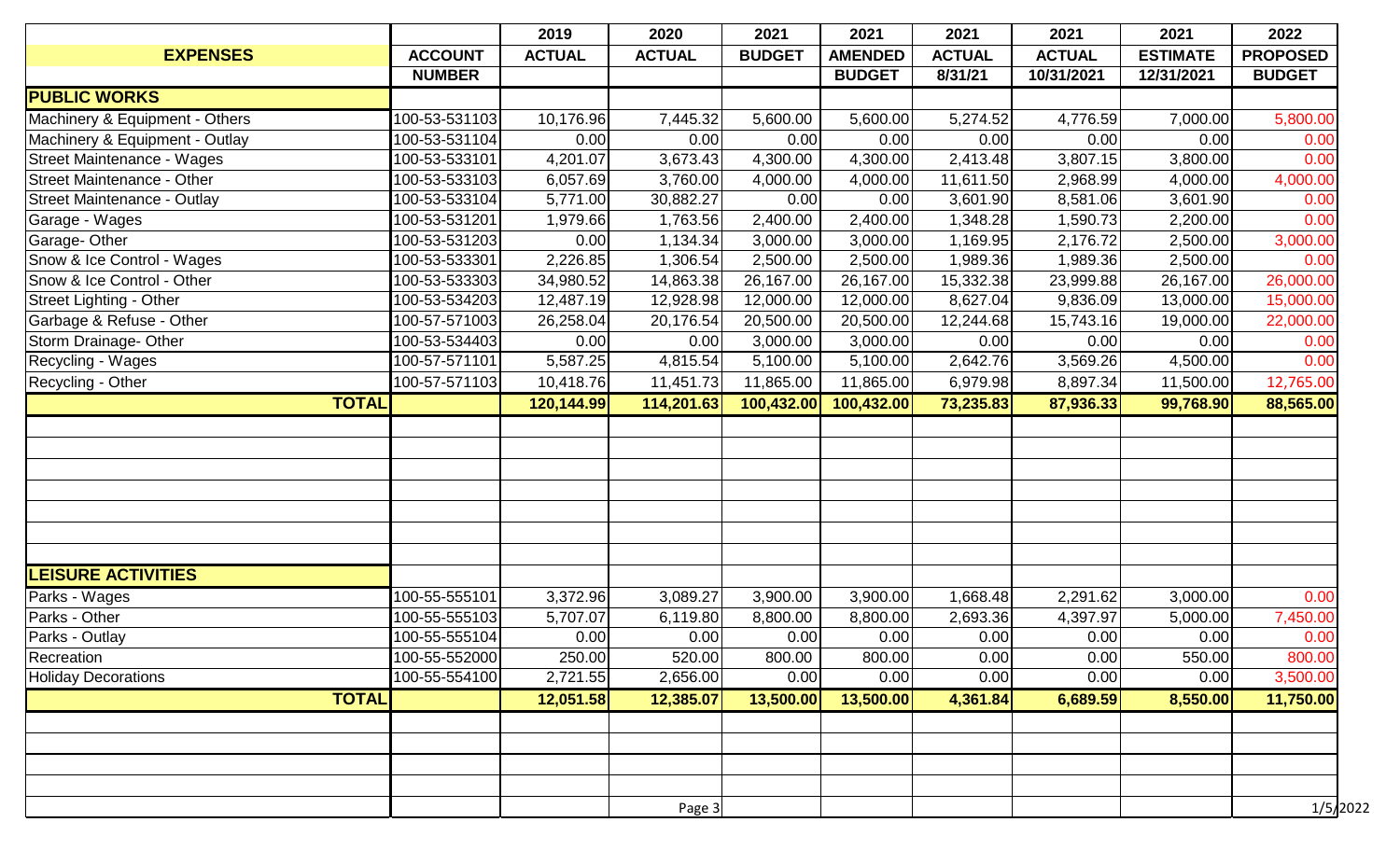|                                                    |                | 2019          | 2020          | 2021          | 2021           | 2021          | 2021          | 2021            | 2022            |
|----------------------------------------------------|----------------|---------------|---------------|---------------|----------------|---------------|---------------|-----------------|-----------------|
| <b>EXPENSES</b>                                    | <b>ACCOUNT</b> | <b>ACTUAL</b> | <b>ACTUAL</b> | <b>BUDGET</b> | <b>AMENDED</b> | <b>ACTUAL</b> | <b>ACTUAL</b> | <b>ESTIMATE</b> | <b>PROPOSED</b> |
|                                                    | <b>NUMBER</b>  |               |               |               | <b>BUDGET</b>  | 8/31/2021     | 10/31/2021    | 12/31/2021      | <b>BUDGET</b>   |
| <b>CONSERVATION &amp; DEVELOPMENT</b>              |                |               |               |               |                |               |               |                 |                 |
| <b>Weed Control</b>                                | 100-55-556303  | 3,489.07      | 3,662.29      | 4,500.00      | 4,500.00       | 3,619.30      | 3,619.30      | 3,619.30        | 4,000.00        |
| <b>TOTAL</b>                                       |                | 3,489.07      | 3,662.29      | 4,500.00      | 4,500.00       | 3619.30       | 3619.30       | 3,619.30        | 4,000.00        |
|                                                    |                |               |               |               |                |               |               |                 |                 |
| <b>CAPITAL INVESTMENTS</b>                         |                |               |               |               |                |               |               |                 |                 |
| Fire Department Fund - Replacement                 | 100-113102     | 29,000.00     | 24,677.00     | 29,000.00     | 29,000.00      | 0.00          | 0.00          | 29,000.00       | 10,000.00       |
| <b>Street Replacement</b>                          | 100-113103     | 17,000.00     | 10,000.00     | 6,000.00      | 6,000.00       | 6,000.00      | 6,000.00      | 6,000.00        | 14,776.00       |
| Capital Purchases & Cont. Fund                     | 100-113302     | 0.00          | 0.00          | 0.00          | 0.00           | 0.00          | 0.00          | 0.00            | 0.00            |
| <b>Public Safety</b>                               | 100-113106     | 0.00          | 0.00          | 0.00          | 0.00           | 0.00          | 0.00          | 0.00            | 0.00            |
| Municipal Building/Computer                        | 100-113310     | 2,476.00      | 1,500.00      | 3,500.00      | 3,500.00       | 3,500.00      | 3,500.00      | 3,500.00        | 5,900.00        |
| Parks Replacement Fund                             | 100-113301     | 8,950.00      | 7,000.00      | 2,500.00      | 2,500.00       | 2,500.00      | 2,500.00      | 2,500.00        | 11,000.00       |
| Machinery/Equipment Replacement (DPW)              | 100-113320     | 15,381.00     | 10,664.00     | 10,447.00     | 10,447.00      | 10,447.00     | 10,447.00     | 10,447.00       | 19,304.00       |
| <b>Recycling Center</b>                            | 100-113104     | 3,000.00      | 2,500.00      | 0.00          | 0.00           | 0.00          | 0.00          | 0.00            | 0.00            |
| <b>TOTAL</b>                                       |                | 75,807.00     | 56,341.00     | 51,447.00     | 51,447.00      | 22,447.00     | 22,447.00     | 51,447.00       | 60,980.00       |
|                                                    |                |               |               |               |                |               |               |                 |                 |
|                                                    |                |               |               |               |                |               |               |                 |                 |
| <b>TOTAL EXPENDITURES W/o DEBT SERV.</b>           |                | 533,392.75    | 450,200.18    | 468,947.00    | 468,947.00     | 376,474.35    | 530,451.72    | 559,814.18      | 511,722.00      |
|                                                    |                |               |               |               |                |               |               |                 |                 |
|                                                    |                |               |               |               |                |               |               |                 |                 |
|                                                    |                |               |               |               |                |               |               |                 |                 |
|                                                    |                |               |               |               |                |               |               |                 |                 |
|                                                    |                |               |               |               |                |               |               |                 |                 |
|                                                    |                |               |               |               |                |               |               |                 |                 |
|                                                    |                |               |               |               |                |               |               |                 |                 |
| <b>DEBT SERVICE EXPENSE</b>                        |                |               |               |               |                |               |               |                 |                 |
| <b>Transfer from Principle Debt Service Budget</b> | 100-58-581003  | 93,599.50     | 95,040.20     | 96,681.00     | 96,681.00      | 81,696.24     | 81,696.24     | 96,681.00       | 84,355.00       |
| Transfer from Interest Debt Service Budget         | 100-58-582003  | 32,895.02     | 28,376.61     | 23,661.00     | 23,661.00      | 22,858.70     | 22,858.70     | 23,661.00       | 35,620.00       |
| Other Interest & Fiscal Charges                    | 100-58-582900  | 625.00        | 625.00        | 625.00        | 625.00         | 475.00        | 514.58        | 625.00          | 0.00            |
| <b>TOTAL</b>                                       |                | 127,119.52    | 124,041.81    | 120,967.00    | 120,967.00     | 105,029.94    | 105,069.52    | 120,967.00      | 119,975.00      |
|                                                    |                |               |               |               |                |               |               |                 |                 |
| <b>TOTAL EXPENDITURES W/ DEBT SERV.</b>            |                | 660,512.27    | 574,241.99    | 589,914.00    | 589,914.00     | 481,504.29    | 635,521.24    | 680,781.18      | 631,697.00      |
|                                                    |                |               |               |               |                |               |               |                 |                 |
|                                                    |                |               |               |               |                |               |               |                 |                 |
|                                                    |                |               |               |               |                |               |               |                 |                 |
|                                                    |                |               | Page 4        |               |                |               |               |                 | 1/5/2022        |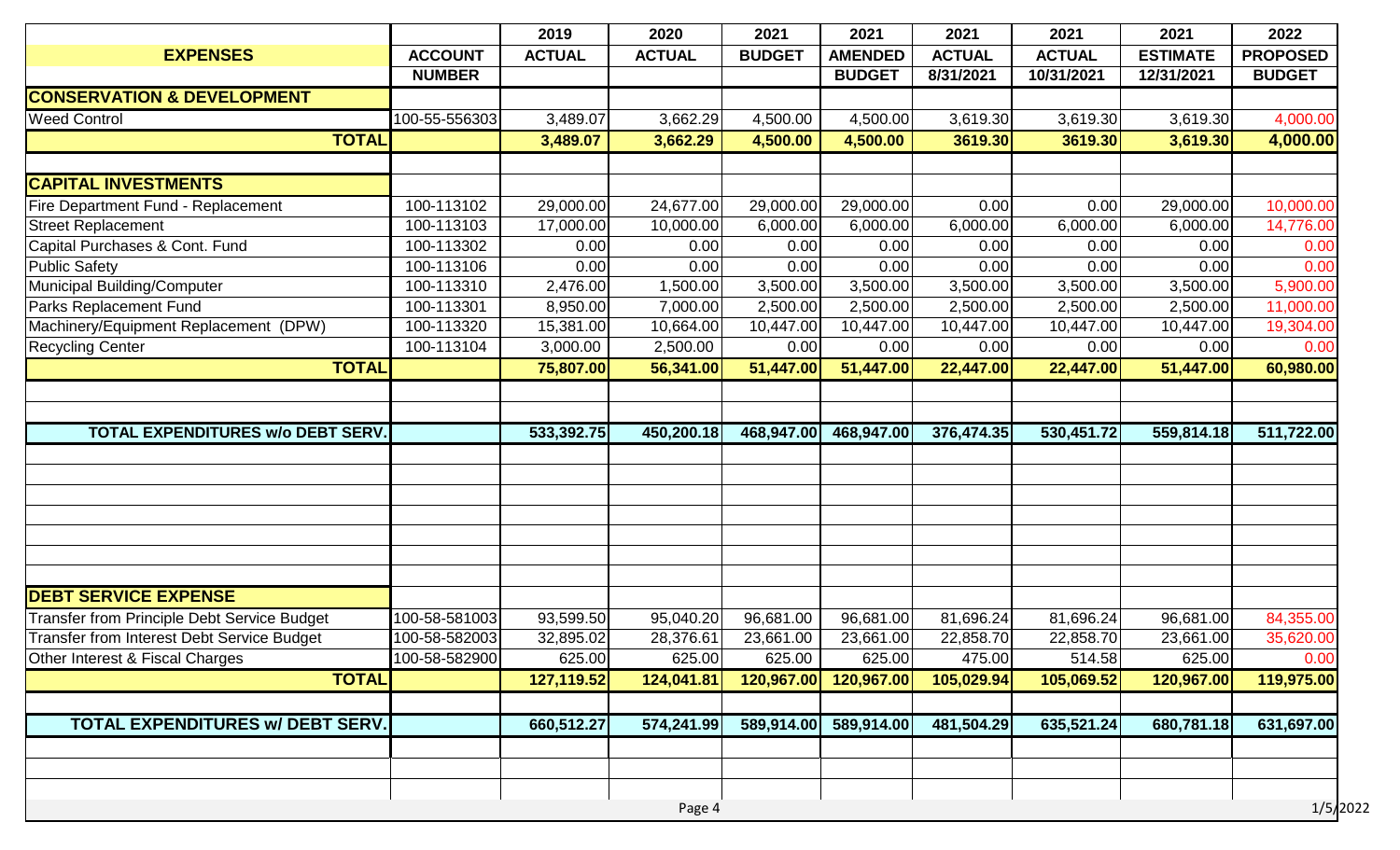|                                             |              |                | 2019          | 2020          | 2021          | 2021           | 2021          | 2021          | 2021            | 2022            |
|---------------------------------------------|--------------|----------------|---------------|---------------|---------------|----------------|---------------|---------------|-----------------|-----------------|
| <b>REVENUES</b>                             |              | <b>ACCOUNT</b> | <b>ACTUAL</b> | <b>ACTUAL</b> | <b>BUDGET</b> | <b>AMENDED</b> | <b>ACTUAL</b> | <b>ACTUAL</b> | <b>ESTIMATE</b> | <b>PROPOSED</b> |
|                                             |              | <b>NUMBER</b>  |               |               |               | <b>BUDGET</b>  | 8/31/2021     | 10/31/2021    | 12/31/2021      | <b>BUDGET</b>   |
| <b>TAXES (Includes Debt Service)</b>        |              |                |               |               |               |                |               |               |                 |                 |
| <b>General Property Taxes for Village</b>   |              | 100-41-411100  | 316,986.36    | 317,032.46    | 318,776.00    | 318,776.00     | 323,846.24    | 323,846.24    | 318,776.00      | 365,876.00      |
| Personal Property Aid                       |              | 100-41-411400  | 0.00          | 0.00          | 0.00          | 0.00           | 0.00          |               | 1,038.00        | 0.00            |
|                                             | <b>TOTAL</b> |                | 316,986.36    | 317,032.46    | 318,776.00    | 318,776.00     | 323,846.24    | 323,846.24    | 318,776.00      | 365,876.00      |
| <b>INTERGOVERNMENTAL REVENUES</b>           |              |                |               |               |               |                |               |               |                 |                 |
| <b>State Shared Taxes</b>                   |              | 100-42-422100  | 53,339.78     | 53,497.07     | 52,426.00     | 52,426.00      | 11,654.33     | 11,654.33     | 52,426.00       | 51,665.00       |
| <b>Fire Dues From State</b>                 |              | 100-42-422300  | 6,837.51      | 1,905.51      | 7,000.00      | 7,000.00       | 2,012.47      | 7,574.10      | 7,000.00        | 7,800.00        |
| Computer Aid                                |              | 100-42-424190  | 735.80        | 735.80        | 736.00        | 736.00         | 735.80        | 735.80        | 736.00          | 736.00          |
| State Aid-Video Service                     |              | 100-42-424300  | 0.00          | 0.00          | 0.00          | 0.00           | 0.00          | 0.00          | 0.00            | 3,697.00        |
| State Aid-Road Allotment                    |              | 100-42-424410  | 27,217.21     | 24,495.49     | 22,046.00     | 22,046.00      | 16,534.44     | 22,045.94     | 22,046.00       | 19,841.00       |
| <b>Other Public Safety - Grants</b>         |              | 100-42-424290  | 0.00          | 10,697.44     | 0.00          | 0.00           | 34,802.29     | 0.00          | 34,802.29       | 0.00            |
| County Aid - Highway                        |              | 100-42-425100  | 2,000.00      | 2,000.00      | 2,000.00      | 2,000.00       | 0.00          | 0.00          | 2,000.00        | 2,000.00        |
| <b>DNR Pilot - Taxes</b>                    |              | 100-41-413200  | 80.07         | 80.07         | 80.00         | 80.00          | 80.07         | 80.07         | 80.00           | 80.00           |
| <b>Recycling Aid</b>                        |              | 100-42-425200  | 2,172.96      | 2,173.21      | 2,175.00      | 2,175.00       | 2,180.98      | 2,180.98      | 2,180.98        | 2,185.00        |
|                                             | <b>TOTAL</b> |                | 92,383.33     | 95,584.59     | 86,463.00     | 86,463.00      | 68,000.38     | 44,271.22     | 121,271.27      | 88,004.00       |
| <b>LICENSES AND PERMITS</b>                 |              |                |               |               |               |                |               |               |                 |                 |
| <b>Liquor Licenses</b>                      |              | 100-43-431100  | 2,098.99      | 1,927.26      | 2,050.00      | 2,050.00       | 2,050.00      | 2,050.00      | 2,050.00        | 2,050.00        |
| <b>Business &amp; Occupational Licenses</b> |              | 100-43-431200  | 1,099.06      | 1,037.50      | 1,000.00      | 1,000.00       | 852.50        | 942.50        | 1,000.00        | 2,000.00        |
| Dog Licenses                                |              | 100-43-431800  | 790.03        | 940.89        | 750.00        | 750.00         | 614.63        | 754.13        | 750.00          | 750.00          |
| <b>Building Permits</b>                     |              | 100-43-432100  | 9,694.74      | 4,833.67      | 3,000.00      | 3,000.00       | 1,948.00      | 2,188.00      | 2,500.00        | 2,500.00        |
| <b>CATV</b> Fees                            |              | 100-43-432910  | 12,125.18     | 10,266.14     | 12,500.00     | 12,500.00      | 10,453.06     | 10,453.06     | 13,000.00       | 13,000.00       |
| Zoning Fees & Permits                       |              | 100-44-444000  | 325.00        | 65.00         | 150.00        | 150.00         | 275.00        | 275.00        | 275.00          | 400.00          |
| Miscellaneous Permits                       |              | 100-43-432900  | 50.00         | 50.00         | 0.00          | 0.00           | 60.00         | 90.00         | 60.00           | 0.00            |
|                                             | <b>TOTAL</b> |                | 26,183.00     | 19,120.46     | 19,450.00     | 19,450.00      | 16,253.19     | 16,752.69     | 19,635.00       | 20,700.00       |
|                                             |              |                |               |               |               |                |               |               |                 |                 |
| <b>FINES, FORFETURES &amp; PENALITIES</b>   |              |                |               |               |               |                |               |               |                 |                 |
| <b>Parking Violations</b>                   |              | 100-44-441200  | 0.00          | 0.00          | 0.00          | 0.00           | 0.00          | 0.00          | 0.00            | 0.00            |
|                                             | <b>TOTAL</b> |                | 0.00          | 0.00          | 0.00          | 0.00           | 0.00          | 0.00          | 0.00            | 0.00            |
| <b>PUBLIC CHARGES FOR SERVICES</b>          |              |                |               |               |               |                |               |               |                 |                 |
| <b>Publication Fees</b>                     |              | 100-45-451800  | 128.60        | 0.00          | 0.00          | 0.00           | 0.00          | 35.80         | 0.00            | 0.00            |
| <b>Other Recycling</b>                      |              | 100-42-425210  | 39,672.05     | 39,042.35     | 45,000.00     | 45,000.00      | 39,787.60     | 40,023.60     | 40,000.00       | 40,000.00       |
|                                             | <b>TOTAL</b> |                | 39,800.65     | 39,042.35     | 45,000.00     | 45,000.00      | 39,787.60     | 40,059.40     | 40,000.00       | 40,000.00       |
|                                             |              |                |               |               |               |                |               |               |                 |                 |
|                                             |              |                |               |               |               |                |               |               |                 |                 |
|                                             |              |                |               | Page 5        |               |                |               |               |                 | 1/5/2022        |
|                                             |              |                |               |               |               |                |               |               |                 |                 |